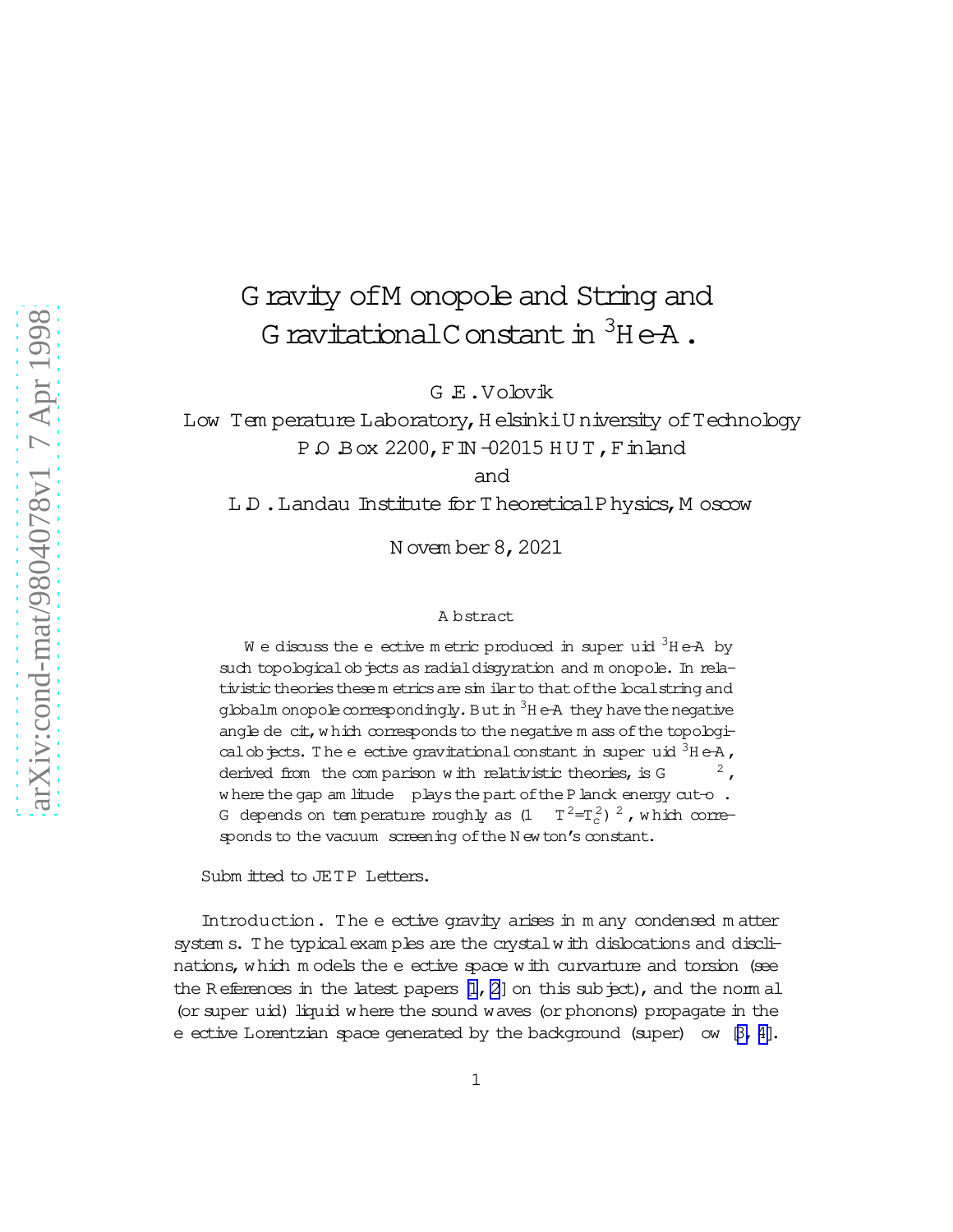<span id="page-1-0"></span>However it appears that the super uid  ${}^{3}$ He-A provides the most adequate analogies for the relativistic models of the e ective gravity, which allow to  $\sin$  ulate m any dierent properties of the quantum vacuum  $[5, 6, 7, 8]$ .

The quasiparticles in  ${}^{3}$ H e-A are chiral and m assless ferm ions. Their spectrum is determined by 3 parameters. One of them is the gap amplitude  $(T)$ which plays the part of the Planck cut-o energy. Below this cut-o, which depends on tem perature T, the ferm ions are "relativistic" with the spectrum:

$$
E^2(k) + g^{ik}(k_i \quad eA_i)(k_k \quad eA_k) = 0
$$
 : (1)

Here A is the dynamical vector potential of the induced "electrom agnetic eld",  $A = k_F \hat{I}$ , where  $\hat{I}$  is unit vector in the direction of the gap nodes in them omentum space. The same vector determines the uniaxial anisotropy of them etric tensor of the e ective space which governs them otion of ferm ions. In equilibrium this metric is

$$
g^{ik} = \dot{\zeta} (i^{ik} i^{ik}) \hat{x}^{i} + g^{00} = 1: \qquad (2)
$$

Here  $c_2 = (T) = p_F$  and  $q_k = v_F$  (with  $c_2$  $c_k$ ) are the "speeds of light" propagating transverse to  $\hat{1}$  and along  $\hat{1}$  correspondingly. The Ferm im om entum  $k_F$  and the Ferm ivelocity  $v_F$  are practically independent from T while (T) strongly depends on T:  ${}^{2}$  (T)  ${}^{2}$  (0) (1  $T^2=T_c^2$ , where  $T_c$  $(0)$ is the temperature of super uid transition.

If the  $\hat{L}$  eld is hom ogeneous, say,  $\hat{L} = 2$ , the anisotropy of the metric in Eq.(2) can be removed by rescaling:  $z = q_c Z$ ,  $x = c_c X$  and  $y = c_c Y$ . H owever if  $\hat{\mathbb{L}}$  eld is inhomogeneous, the e ective metric gains the curvature and the rescaling can be m ade locally but not globally. This in uences the dynam ics of the ferm ions propagating in the texture in the manner sim ilar to the gravitational eld.

The question arises what and how big is the analog of the gravitational constant G in  ${}^{3}$ H e-A and what is its tem perature dependence. Since in  ${}^{3}$ H e-A the analog of the P lanck energy scale is played by gap amplitude  $(T)$  (see Review [8]), the gravitaional constant is of order G  $= 1 = \frac{2}{\pi}$ . However the quantitative evaluation of G is not straghtforward: because of the double  $m$  be of the  $\hat{I}$ -eld, which produces both the "electrom agnetic" and "gravitational" e ective elds, it is not easy to separate the "electrom agnetic" and "gravitational" tem s in the <sup>3</sup>H e-A Lagrangian. The separation can bem ade only for specic situations. For example, in the discussion of the e ect of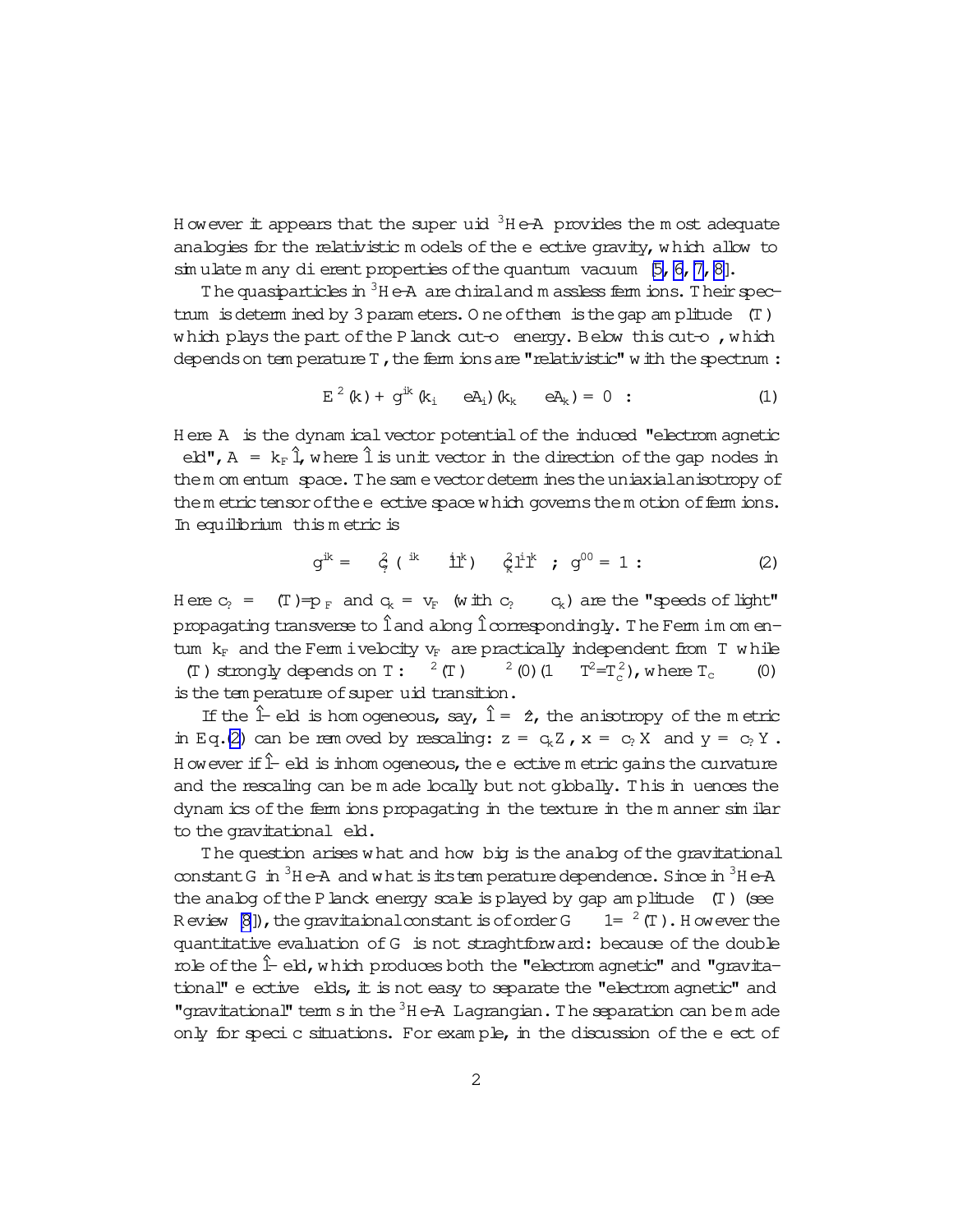axial anom aly on the transform ation of the ferm ionic charge into m agnetic eld and back, only the electrom agnetic part of the  $\hat{I}$  action was involved  $[8]$ . H ere we discuss the opposite case when the "electrom agnetic" e ects of the  $\hat{L}$  eld are absent, and one has a pure "gravitational" eld. This happens if the "m agnetic"  $e$ ld  $B = r$  A is absent. The radial disgyration (string) with  $\hat{l}$  =  $\hat{ }$  and the point m onopole with  $\hat{l}$  =  $\hat{r}$  are such textures, since both have  $r = \hat{1} = 0$ . Here  $\hat{z}$ ;  $\hat{r}$  and  $\hat{r}$ ;  $\hat{r}$  are the unit vectors of the cylindrical and spherical coordinate system s correspondingly. Considering the energy ofthe radialdisgyration and the m etric produced by this topologicalsingularity, one can deduce the  $e$  ective gravitational constant  $G$ , which couples these two quantities. A nother estim ation of G follows from the consideration of the so-called clapping m ode of the order param eter, which is the analog ofgraviton.

C onical singularity w ith negative angle de cit. The radial disgyration is one of the topologically stable linear defects in  $3H$  e-A. This is an axisym m etric distribution ofthe^lvector

$$
\hat{\mathbb{I}}(\mathbf{r}) = \hat{\mathbf{r}} \tag{3}
$$

w ith the axis of the defect line along  $\hat{z}$ . The interval corresponding to the m etric in Eq. $(2)$  $(2)$  is

$$
ds^{2} = dt^{2} \frac{1}{c_{1}^{2}} dz^{2} \frac{1}{c_{k}^{2}} dr^{2} + \frac{c_{k}^{2}}{c_{2}^{2}} r^{2} d^{2}; \qquad (4)
$$

R escaling the radial and axial coordinates =  $qR$ ,  $z = c_2 Z$  one obtains

$$
ds^{2} = dt^{2} \quad dZ^{2} \quad dR^{2} \quad \hat{d}R^{2}d^{2} \quad \hat{i} \quad a^{2} = c_{k}^{2} = c_{2}^{2} > 1: \tag{5}
$$

In relativistic theories such m etric, but with  $a^2 < 1$ , arises outside the local strings. The space outside the string core is at, but the proper length 2 R a of the circum ference of radius R around the axis is sm aller than 2 R, if  $a < 1$ . In our case we have  $a^2 > 1$ , i.e. the "negative angle de cit". The conical singularity gives rise to the curvarture which is concentrated at the axis of disgyration  $(R = 0)$  [9, 10]:

$$
R_R^R = 2 \frac{a}{a} \frac{1}{2} (R) ; \quad {}_2(R) = (X) (Y) : .
$$
 (6)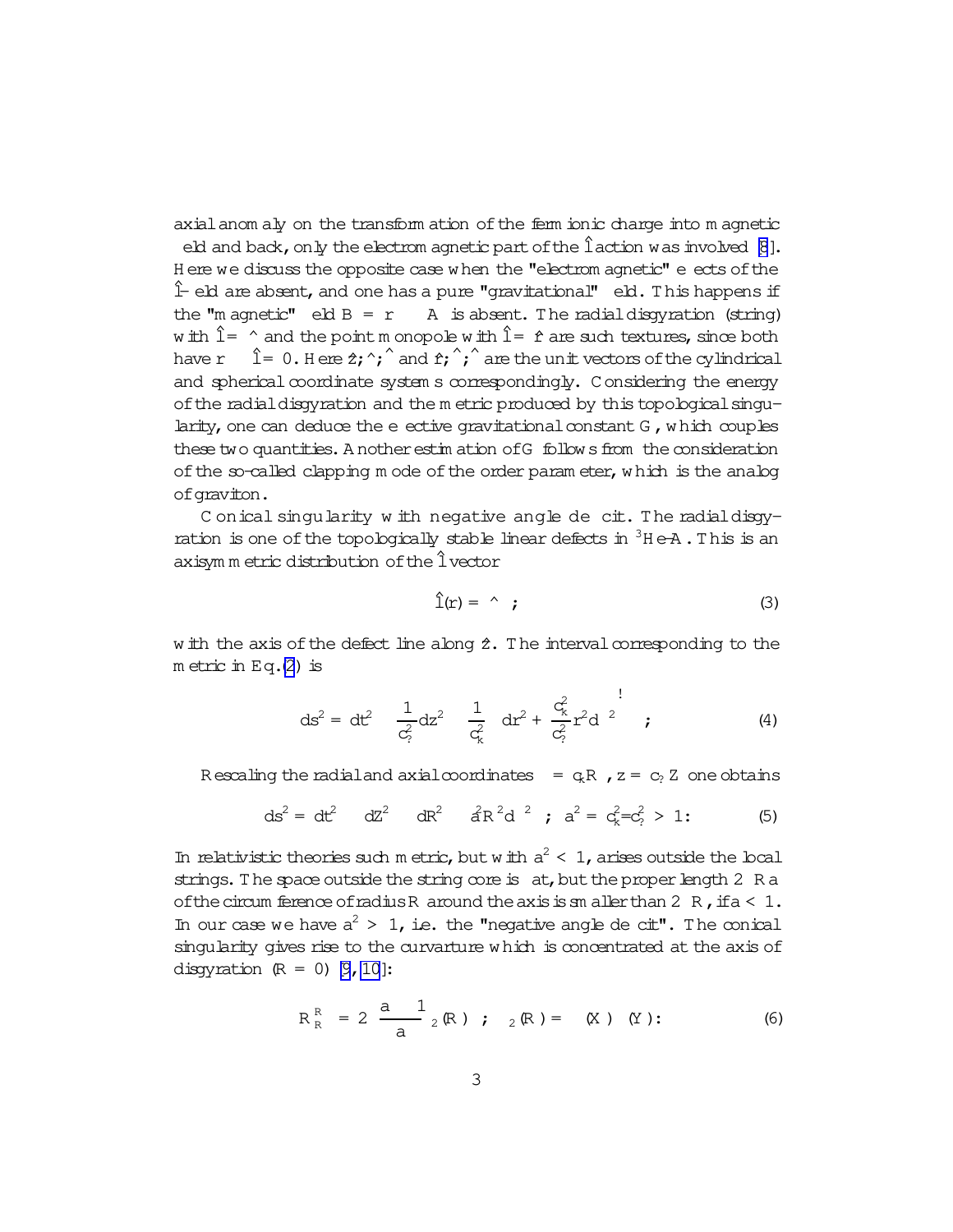<span id="page-3-0"></span>Such metric can arise from the Einstein equations for the local cosm ic string with the singular energy density concentrated in the string core

$$
T_0^0 = \frac{1}{4G a} \frac{a}{2} (R) : \t\t(7)
$$

where G is the gravitational constant. Since  $a = c_k = c_2$  1, this should be rather unusual cosm ic string with a large negative m ass of P lanck scale. If one nds such singular contribution to the energy density of  $3H$  e-A in the presence of radial disgyration one can identify the e ective gravitational constant in  ${}^{3}$ He-A.

Let us consider the distribution of the (orbital) order parameter { the complex vector e { in the radial disgyration:

$$
e(r) = f()
$$
<sup>^</sup> +  $\dot{x}$ ;  $f( = 0) = 0$ ;  $f( = 1) = 1$  : (8)

This order param eter in uences the energy spectrum of the ferm ions in such a way, that it is equivalent to the e ective metric

$$
ds^{2} = dt^{2} \quad dz^{2} \quad dR^{2} \quad \hat{d}f^{2} \left( R q_{k} R^{2} d^{2} \right): \tag{9}
$$

The function f () can be obtained from the G inzburg-Landau free energy functional, Eq.  $(5.4)$  + Eq.  $(7.17)$  in [11], which for the chosen Anzats Eq.  $(8)$ has the form

$$
F = K \frac{v_{F} k_{F}^{2}}{96^{2}} \frac{z_{z_{0}}}{0} dz_{t_{0}}^{8} dz_{t_{0}}^{2} d^{2} 4 (1 + f^{2})^{2} + \frac{f^{2}}{2} + \frac{df}{d} \frac{z_{0}}{5}^{3} 2 \frac{z_{0}}{0} d \frac{df^{2}}{d} ;
$$
 (10)

Here  $_0$  and  $z_0$  are the radius and the height of the cylindrical vessel with  $e^2 = v_{\rm F}^2$ ; the overall dim ensionless factor K the disgyration on the axis; in the G inzburg-Landau region close to the transition temperature  $T_c$  is

$$
K(T) = 1
$$
  $\frac{T^2}{T_c^2}$ ;  $T$  !  $T_c$ : (11)

One can see that the rst term in the curly brackets in  $Eq.(10)$  is some kind of the dilaton eld, while the second term is just what we need: it is the pure divergence and thus can be represented as the singular term, which does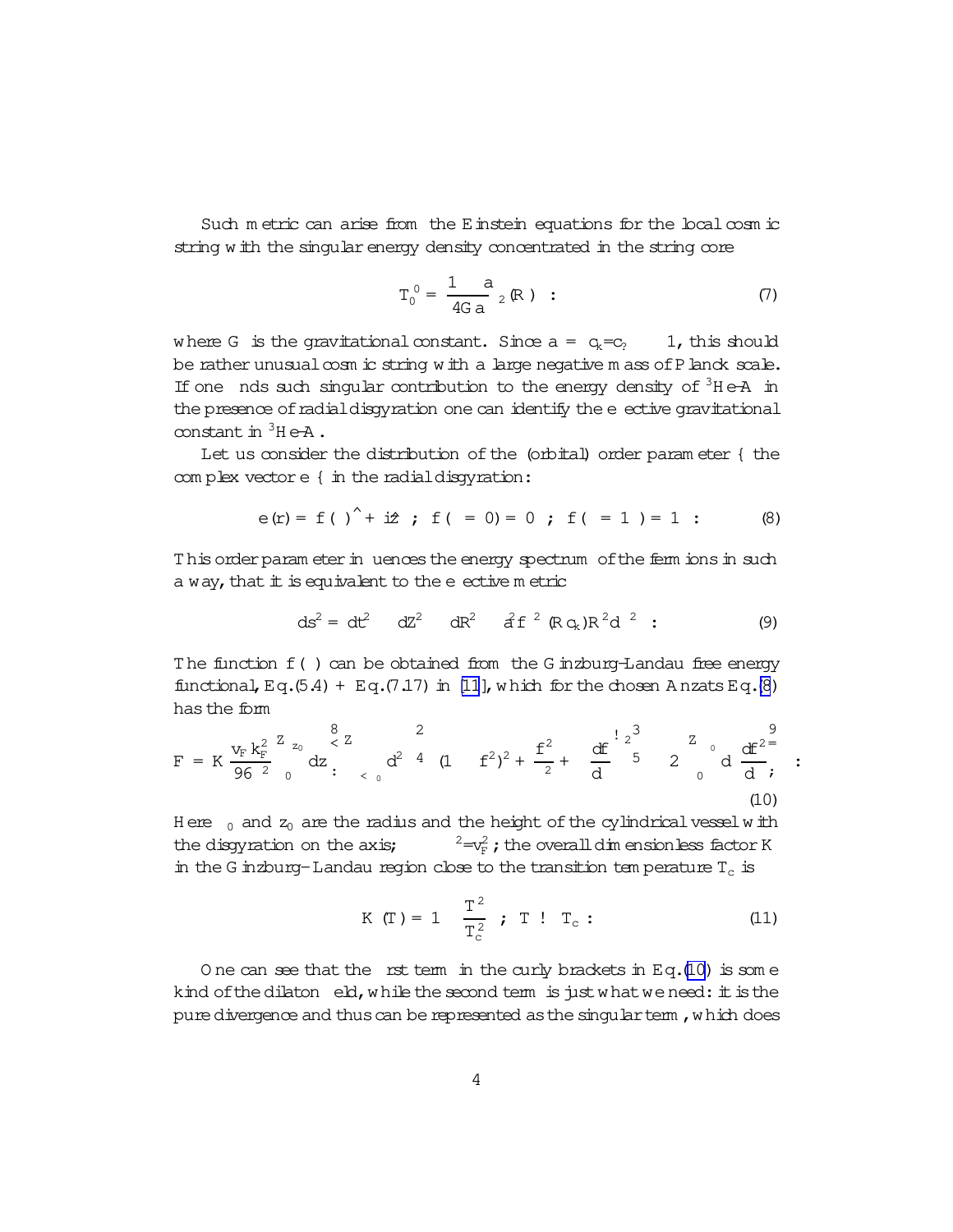<span id="page-4-0"></span>not depend on the exact structure of the disgyration core, but nevertheless contributes the core energy:

$$
F_{\text{div}} = 2 K \frac{v_F k_F^2}{96^2} (1) ; F_{\text{div}} = \frac{Z}{d^3 x F_{\text{div}}} = K \frac{v_F k_F^2}{48} ;
$$
 (12)

N ow let us extract the constant G by com paring this core energy with the string m ass M obtained by integration of  $T_0^0$ :

$$
M = \n\begin{bmatrix}\n2 & 2 \\
3 & 2\n\end{bmatrix}\n\begin{bmatrix}\n0 & -1 & 2 \\
-9 & 4 & 2\n\end{bmatrix}\n\begin{bmatrix}\n1 & 2 & 2 \\
4 & 2 & 0\n\end{bmatrix} \n\begin{bmatrix}\n1 & 2 & 2 \\
1 & 2 & 2\n\end{bmatrix} \n\begin{bmatrix}\n1 & 2 & 2 \\
-1 & 2 & 2\n\end{bmatrix} \n\begin{bmatrix}\n1 & 2 & 2 \\
-1 & 2 & 2\n\end{bmatrix} \n\begin{bmatrix}\n1 & 2 & 2 \\
-1 & 2 & 2\n\end{bmatrix} \n\begin{bmatrix}\n1 & 2 & 2 \\
-1 & 2 & 2\n\end{bmatrix} \n\begin{bmatrix}\n1 & 2 & 2 \\
-1 & 2 & 2\n\end{bmatrix} \n\begin{bmatrix}\n1 & 2 & 2 \\
-1 & 2 & 2\n\end{bmatrix} \n\begin{bmatrix}\n1 & 2 & 2 \\
-1 & 2 & 2\n\end{bmatrix} \n\begin{bmatrix}\n1 & 2 & 2 \\
-1 & 2 & 2\n\end{bmatrix} \n\begin{bmatrix}\n1 & 2 & 2 \\
-1 & 2 & 2\n\end{bmatrix} \n\begin{bmatrix}\n1 & 2 & 2 \\
-1 & 2 & 2\n\end{bmatrix} \n\begin{bmatrix}\n1 & 2 & 2 \\
-1 & 2 & 2\n\end{bmatrix} \n\begin{bmatrix}\n1 & 2 & 2 \\
-1 & 2 & 2\n\end{bmatrix} \n\begin{bmatrix}\n1 & 2 & 2 \\
-1 & 2 & 2\n\end{bmatrix} \n\begin{bmatrix}\n1 & 2 & 2 \\
-1 & 2 & 2\n\end{bmatrix} \n\begin{bmatrix}\n1 & 2 & 2 \\
-1 & 2 & 2\n\end{bmatrix} \n\begin{bmatrix}\n1 &
$$

Translating this to the <sup>3</sup>H e-A language, where the "proper" length is  $Z_0 =$  $z_0 = c$ , and taking into account that  $a = c_k = c$ , 1 one has

$$
M = \frac{Q_{k}}{4G c_{2}^{2}} z_{0} \quad ; \tag{14}
$$

Then from equation,  $F_{\text{div}} = M$ , one obtains the gravitational constant

$$
G(T) = \frac{12}{K(T)^{-2}(T)}: \tag{15}
$$

Though we cannot extrapolate the tem perature dependence ofK (T) in Eq.[\(11\)](#page-3-0) to the low  $T$ , we can expect that the overall tem perature dependence can be approxim ated by

G (T) G (0) 1 
$$
\frac{T^2}{T_c^2}
$$
 ; G (0)  $\frac{1}{T_c^2}$   $\frac{1}{2(0)}$ ; (16)

where G  $(0)$  is the value of G at  $T = 0$ .

The negativem ass M does not mean that the vacuum is unstable towards form ation of the string: the energy of the radial disgyration is dom inated by the rst (dilatonic) term in the curly brackets in Eq.[\(10\)](#page-3-0)

$$
E_{\text{diag}}(0) = K \frac{v_{F} k_{F}^{2}}{48} z_{0} \ln \frac{0}{q_{k}} \quad (17)
$$

Translating this to the relativistic language one obtains

$$
E_{\text{disp}}(R_0) = \frac{a}{4G} Z_0 \ln \frac{R_0}{R_{\text{Planck}}}
$$
 ; (18)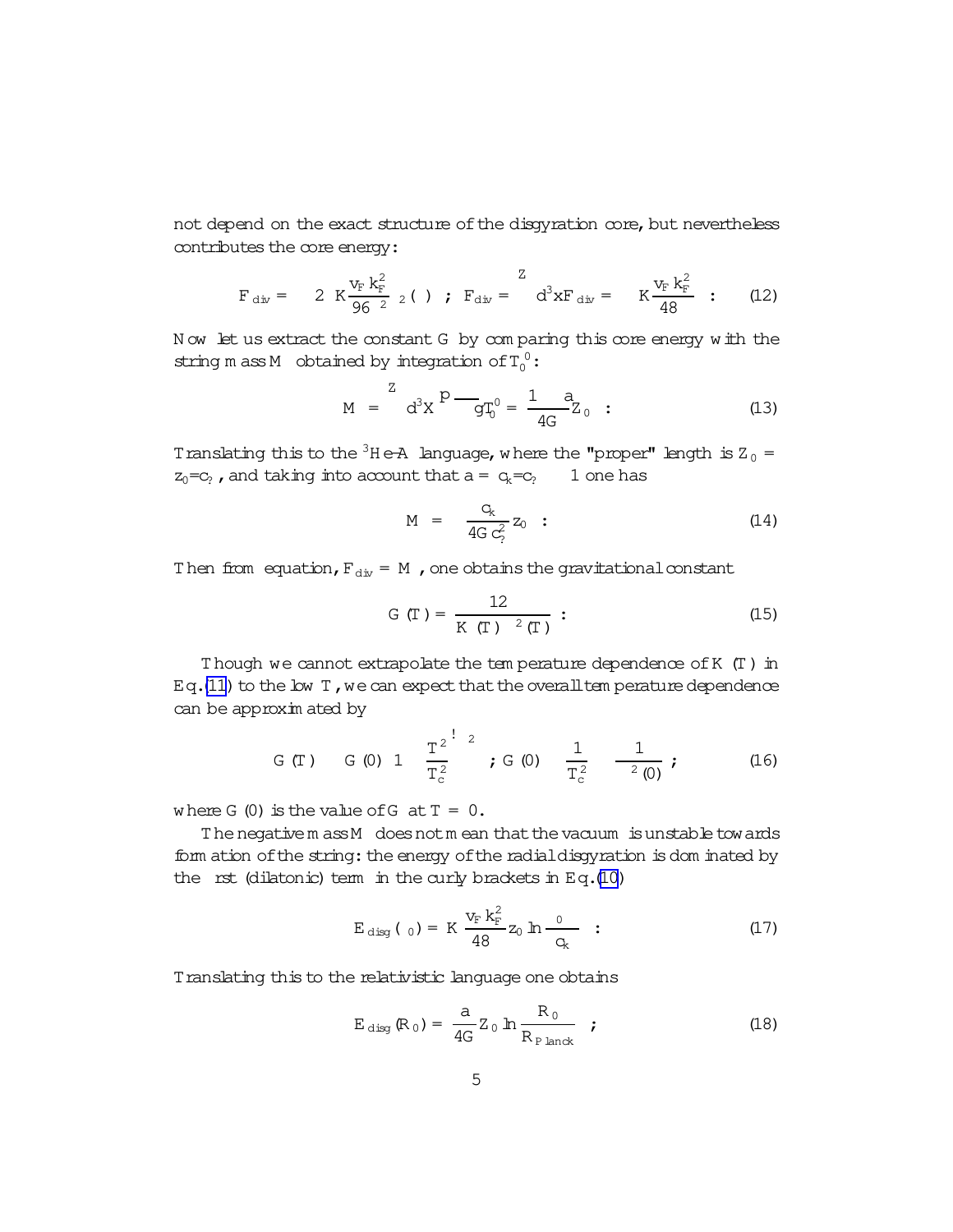<span id="page-5-0"></span>where  $R_{\text{Planck}} = 1$  = is the P lanck radius. This energy is larger by the logarithm ical factor than the negative "m ass of m atter"  $F_{div} = M$  in Eq.(13) related to the string core. So the situation in this example of the  ${}^{3}H$  e-A gravity is as follows: The energy in  $Eq.(17)$  is not gravitating, but it determines them etric. Thism etric through the E instein equation gives rise to the negative m ass M, which then contributes to the core energy of disgyration. This is an example of how in the e ective theory the vacuum is not gravitating but determ ines the metric.

G ravitational constant from graviton energy-m om entum. An independent estimation of G in  ${}^{3}$ He-A is obtained using the energy of the graviton eld. In the relativistic theory the energy density of the graviton propagating along Z is

$$
T_0^0 = \frac{1}{16 \text{ G}} (Q_Z h_{XY})^2 + \frac{1}{4} ((Q_Z h_{XX} h_{YY}))^2 ; \qquad (19)
$$

Let us consider the corresponding energy density in  ${}^{3}$ H e-A. For this purpose we choose the complex order parameter vector e in the form

$$
e(z) = 1 + \frac{1}{2}h_{X X} (z) \hat{x} + \frac{1}{2}h_{X Y} (z)\hat{y} + i \hat{1} + \frac{1}{2}h_{Y Y} (z) \hat{y} + \frac{1}{2}h_{X Y} (z)\hat{x} ; \tag{20}
$$

It corresponds to the follow ing e ective m etric for the quasiparticles propagating on the background of this order parameter

$$
ds^{2} = dt^{2} \quad dz^{2} \quad (1 + h_{K X} (Z))dx^{2} \quad (1 + h_{Y Y} (Z))dx^{2} \quad 2h_{K Y} (Z)dx dy
$$
 (21)

The gradient part of the G inzburg-Landau free energy functional for this Anzats, Eq.(20), has the fom

$$
F = K \frac{v_{F} k_{F}^{2}}{96^{2}} r_{i} er_{i}e + r_{i} e_{j} r_{j} e_{i} + r_{i} e_{i} r_{j} e_{j} \quad (22)
$$

$$
= K \frac{v_{F} k_{F}^{2}}{192^{2}} \frac{1}{4} ((\theta_{z} (\theta_{X X} + h_{Y Y}))^{2} + (\theta_{Z} h_{X Y})^{2} + \frac{1}{4} ((\theta_{z} (\theta_{X X} - h_{Y Y}))^{2} : (23)
$$

The rst term in Eq.(23) describes the so-called pair-breaking mode of the order parameter, which is the analog of the (spin 0) dilaton energy. The other two term s describe the so-called clapping mode, which corresponds to the  $(spin 2)$  graviton  $[7]$ . From the comparison of the clapping mode energy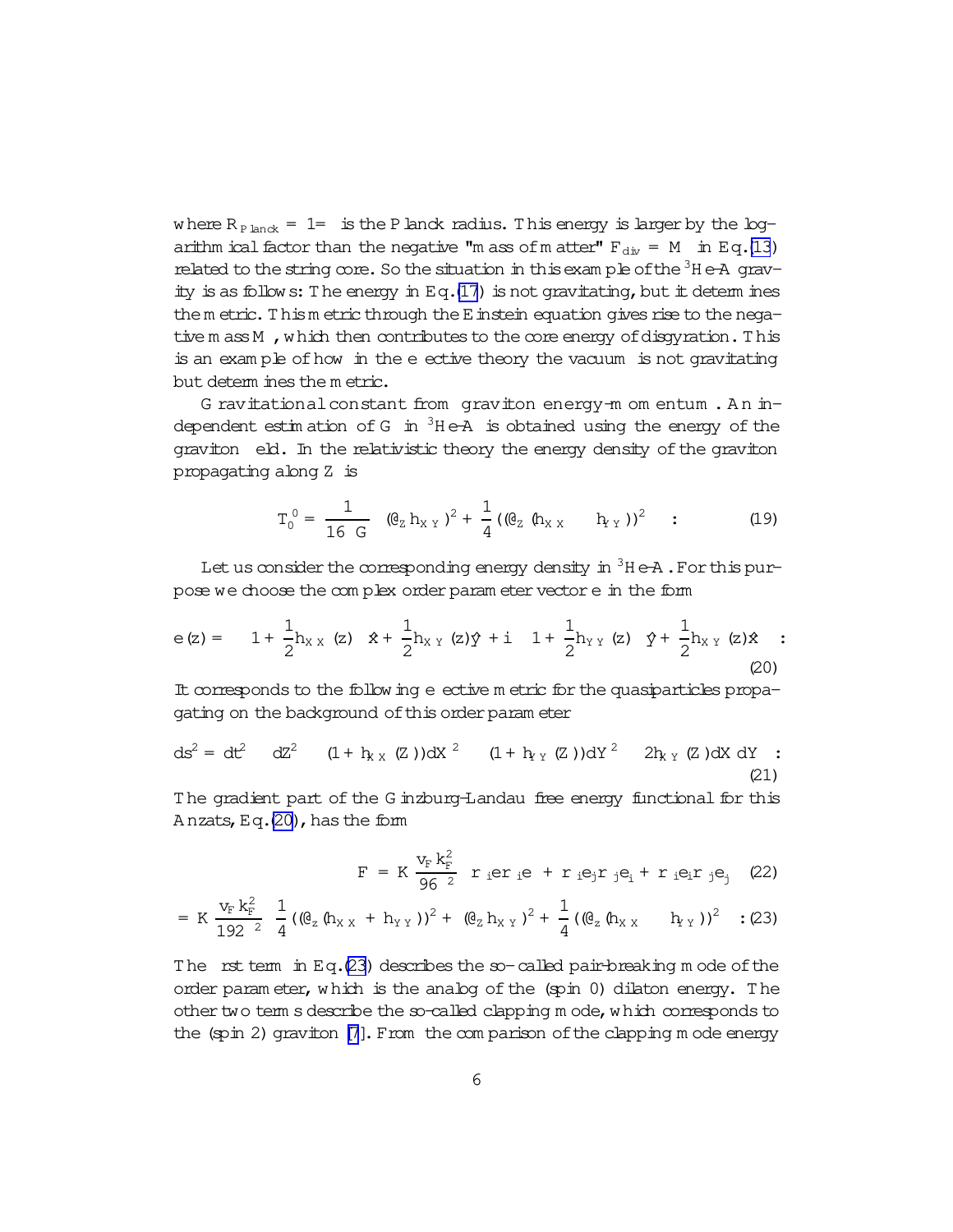in Eq.[\(23](#page-5-0)) and the graviton energy in Eq.[\(19\)](#page-5-0), one obtains the same value for the gravitational constant as in Eq.[\(15](#page-4-0)).

M onopole. In <sup>3</sup>He-A the m onopole is the hedgehog in the  $\hat{I}-eI$ ,  $\hat{I} = \hat{r}$ , which is the term ination point of the quantized vortex (the vortex is analogous to the spinning or torsion string). The eective m etric far from the string is

$$
ds^{2} = dt + \frac{h}{2m_{3}c_{2}^{2}} (1 \cos t)d + \frac{1}{c_{k}^{2}} dr^{2} + \frac{1}{c_{2}^{2}} r^{2} (d^{2} + sin^{2} d^{2})
$$
 (24)

The spinning string term inating on the m onopole can be rem oved by the following trick. Let us introduce the electrically charged  ${}^{3}$ He-A, i.e. the superconductor with the  ${}^{3}$ H e-A order param eter. Then put the t'H ooft-Polyakov m agnetic m onopole to the hedgehog. In this case the A brikosov string will be cancelled and thus one obtains only the point singularity in the  $\hat{\mathbb{L}}$  eld { the hedgehog { with pinned m agnetic m onopole [\[12\]](#page-8-0). A fter rescaling of the radial coordinate  $R = r = c_k$  one obtains the m etric

$$
ds^{2} = dt^{2} \quad dR^{2} \quad \hat{d}R^{2} \left( d^{2} + \sin^{2} d^{2} \right) ; \quad a^{2} = c_{k}^{2} = c_{2}^{2} ; \tag{25}
$$

This m etric describes the 3D conicalsingularity [\[9](#page-8-0)]. In relativistic theories such m etric, but with  $a^2 < 1$ , arises for the globalm onopoles [13, 14]. In our case we have  $a^2 > 1$ , i.e. the "negative de cit" of the solid angle. Such situation is also dierent from the solid angle de  $ct > 4$  discussed in [\[15\]](#page-8-0), where  $a^2 < 0$  giving rise to instability of the stationary  ${\mathfrak m}$  onopole and to the in ation. The nonzero curvarture elements and the corresponding energy density of m atter are [\[9](#page-8-0)]

$$
R = \frac{1}{a^2 R^2} \; ; \; R = 2R \; ; \; T_0^0 = \frac{1}{a^2 8 \; G R^2} \; : \; (26)
$$

Integrating the energy density one obtains the negative contribution to the m onopole energy (at a 1):

$$
M (R_0) = \sum_{R < R_0}^{Z} d^3 R \frac{P - q_0}{q_0} = \frac{a^2}{2G} R_0
$$
 (27)

Translating to the  $3H$  e-A language with the value of G from Eq.[\(15\)](#page-4-0) and with  $r_0 = R_0 c_k$  being the radius of spherical vessel one obtains

M 
$$
(r_0)
$$
 =  $\frac{Q_k}{2c_2^2 G} r_0 = \frac{K (T)}{24} v_F k_F^2 r_0$  : (28)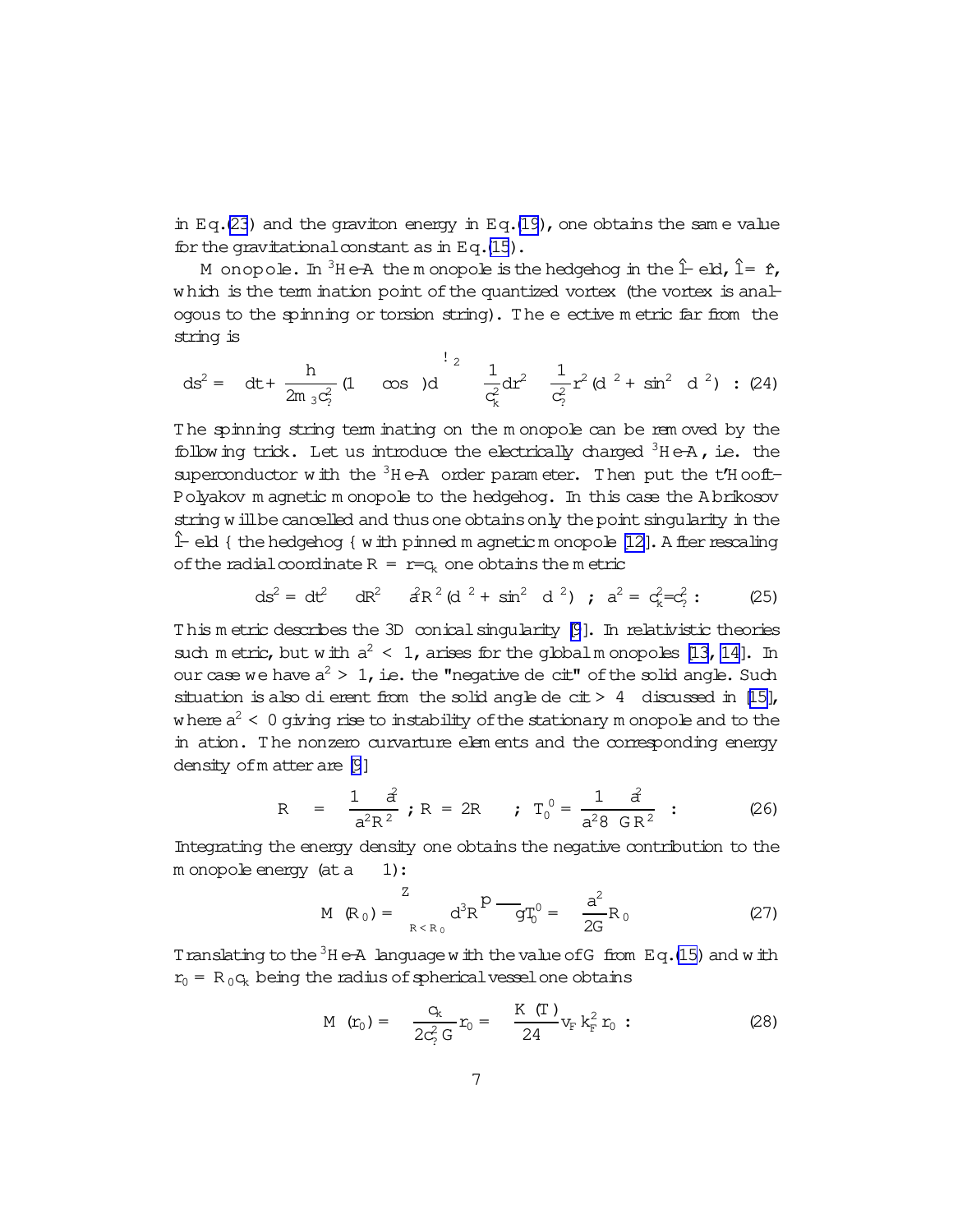The realenergy of the radial frexture (without the attached spinning string) is 2 $\mathcal{M}$  ( $r_0$ ) jas follows from Eq.[\(22](#page-5-0)). H oweverwe cannot unam biguously identify the obtained negative m ass with some speciculation in  $3H + A$ : all the term s have the same  $1=r^2$ -dependence. This is distinct from the case of disgyration, where the negative contribution has the -function singularity and we could easily identify it with the sim ilar negative-energy -function contribution in the  ${}^{3}$ H e-A action. O ne possibility, that this negative m ass can be identied as the interaction of the m agnetic eld of the m onopole w ith the orbitalm om entum of  $\hat{L}$  eld in the charged  $^3H$  e-A , will be discussed elsewhere.

C onclusion. We considered two metrics with nonzero curvature arising in the  $3H$  e-A textures. The same m etrics occur outside the local cosm ic string and the global  $\infty$ sm ic m onopole, both with the negative m ass. In the case of the localcosm ic string the negative energy com es from the -function singularity of the curvarture. For the  $3H$  e-A disgyration the negative energy contribution to the texturalenergy also com es from -function term in the action. Identifying these two negative energy term s, we obtained the value of the eective gravitational constant G  $(T)$  in  ${}^{3}$ H e $A$ . The same value is obtained from the energy- m om entum tensor for the analog of the graviton in  ${}^{3}$ H e $\overline{A}$ . G (T) is inversely proportional to the square of the "P lanck" energy and depends on  $T$  increasing with  $T$ , which corresponds to the vacuum screening of the gravity. The tem perature dependence of the gravitational constant leads to its time dependence during the evolution of the Universe. The latter has been heavily discussed starting with the D irac proposal (see R eview [\[16](#page-9-0)]).

 $\angle$ From the  $3H$  e-A consideration it appeared that there are two contributions to the tem perature dependence of G in  $Eq.(15)$  $Eq.(15)$ . (i) The dependence, which com es from the factor  $K(T)$ , is the traditionalone. Since the eective gravity is obtained from the integration over the ferm ionic (or bosonic) degrees of freedom  $[17]$ , it is in uenced by the therm aldistribution of ferm ions. In relativistic theories, even at low T the renorm alization of G is modeldependent:  $\pm$  depends not only on the ferm ionic and bosonic elds, but also on the cut-o function if the gravitons are included  $[18]$ . (ii) A nother source of the tem perature dependence of  $G(T)$  in Eq.[\(15](#page-4-0)) is that the "P lanck" energy cut-o (T) depends on tem perature. Even at low T this dependence is determ ined by the transP lanckian physics.

I thank M att V isser, who pointed out that the metric induced by the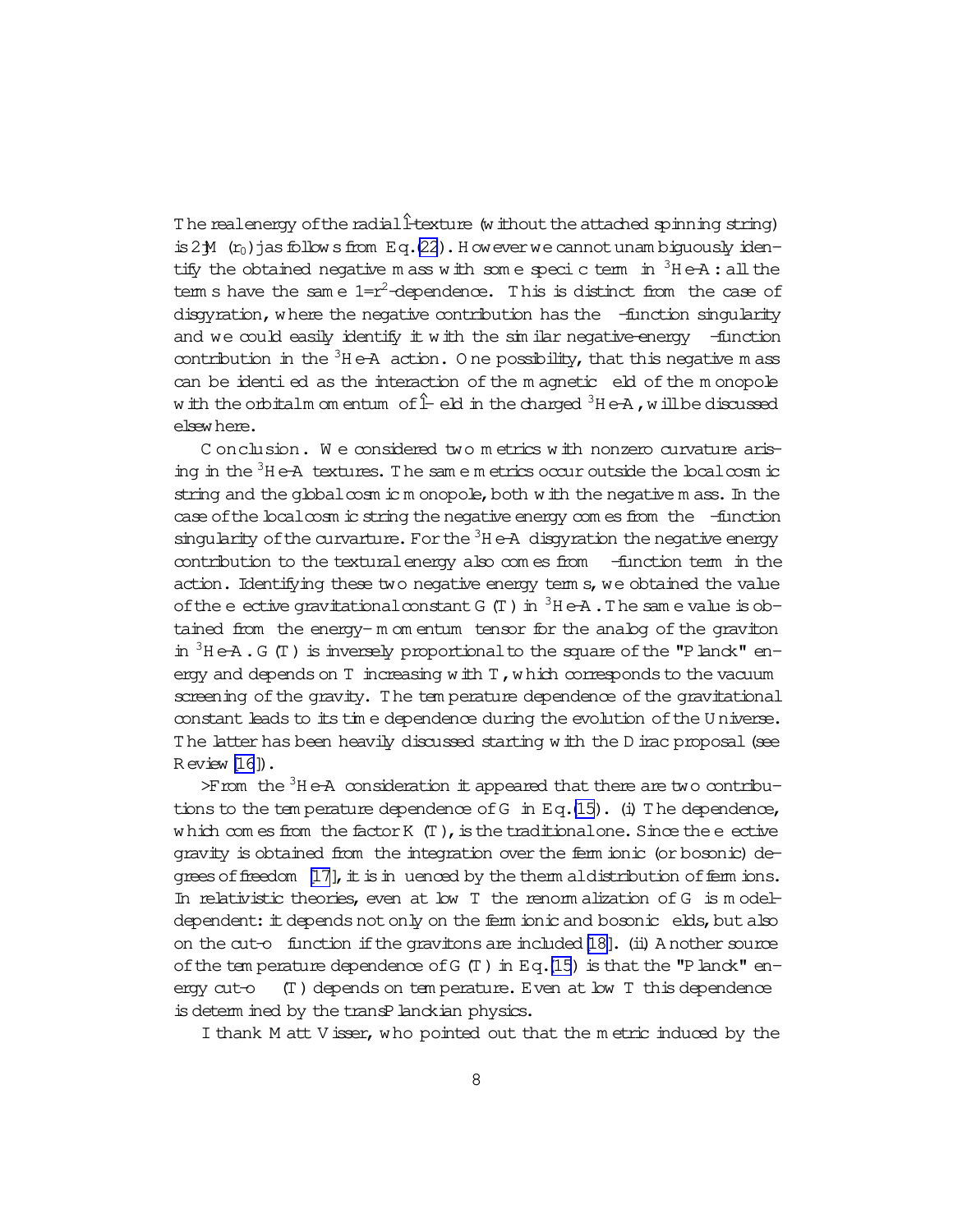<span id="page-8-0"></span>radial disquation in  ${}^{3}$ H e-A corresponds to the negative m ass of the string in the relativistic theory, and A lexei Starobinsky for illum inating discussions.

## R eferences

- [1] M Q . K atanaev and I.V . Volovich, "Scattering on D islocations and Cosm ic Strings in the G eom etric T heory of D efects", gr-qc/9801081
- [2] R.Bausch and R.Schm itz, Phys.Rev.Lett., 80, 2257 (1998).
- [3] W G.Unnuh, Phys. Rev. Lett. 46 1351 (1981).
- [4] M. V isser, "A coustic black holes: horizons, ergospheres, and H aw king radiation", gr-qc/9712010.
- $[5]$  G E. Volovik and T. Vachaspati, Int. J. M od. Phys. B 10, 471 (1996).
- [6] T. Jacobson and G.E. Volovik, "Event horizons and ergoregions in  ${}^{3}$ He," cond-m at/9801308.
- [7] G.E.Volovik, \Exotic properties of super uid  ${}^{3}$ He", W orld Scientic, Singapore - New Jersey - London - Hong Kong, 1992.
- [8] G.E.Volovik, "Axial anom aly in 3He-A", cond-m at/9802091.
- [9] D D . Sokolov, A A . Starobinsky, D oklady AN SSSR, 234, 1043 (1977) [Sov. Phys. - Doklady, 22, 312 (1977)].
- [10] M.Banados, C.Teitelboin, J.Zanelli, Phys.Rev.Lett., 69, 1849 (1992).
- [11] D. Vollhardt, P. W ol e, The super uid phases of helium 3 (Francis & Taylor, London, 1990).
- [12] G E. Volovik, U sp. Fiz. N auk. 143, 73 (1984); Soviet Phys. U sp. 27, 363 (1984)].
- [13] M.Barriola, A.Vilenkin, Phys.Rev.Lett., 63, 341 (1989).
- [14] D.Harari, C.Lousto, Phys.Rev.D 42, 2626 (1990).
- [15] I.Cho, A.Vilenkin, PhysRev.D 56, 7621 (1997).